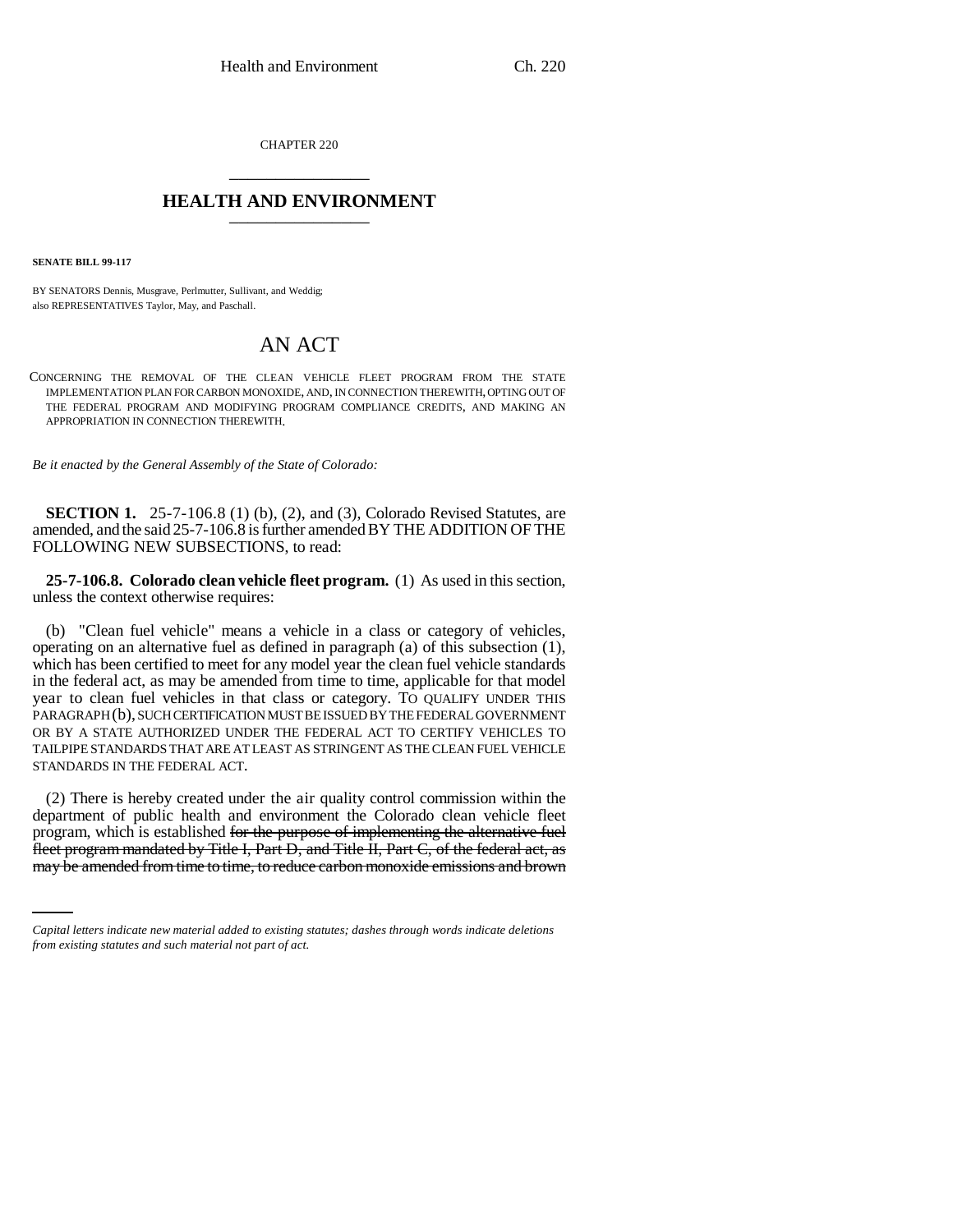## Ch. 220 Health and Environment

cloud pollutants and to provide economic and energy security benefits to the state of Colorado from the use of alternative fuels AS A MATTER OF STATEWIDE AIR QUALITY CONCERN TO REDUCE CARBON MONOXIDE, OZONE AND OZONE PRECURSORS, AND PARTICULATE MATTER EMISSIONS FROM MOTOR VEHICLES FROM THE USE OF ALTERNATIVE FUELS.

(3) The commission is directed to promulgate rules and regulations which are necessary to adopt a state implementation plan revision as required by Title I, Part D, and Title II, Part C, of the federal act, as may be amended from time to time. The rules and regulations promulgated by the commission shall comply with the provisions of the federal regulations promulgated pursuant to Title I, Part D, and Title II, Part C, of the federal act, as amended. Such regulations shall require that a specified percentage of all covered fleet vehicles in model year 1998 and thereafter purchased by each covered fleet operator in the Denver-Boulder nonattainment area shall be clean fuel vehicles and shall use alternative fuels when operating in such area TO IMPLEMENT THE COLORADO CLEAN VEHICLE FLEET PROGRAM. SUCH RULES:

(a) SHALL REQUIRE THAT A SPECIFIED PERCENTAGE OF ALL COVERED FLEET VEHICLES IN MODEL YEAR 1999 (BEGINNING SEPTEMBER 1, 1998) AND THEREAFTER PURCHASED BY EACH COVERED FLEET OPERATOR LOCATED WITHIN THE SEPTEMBER 1, 1998, BOUNDARIES OF THE DENVER-BOULDER CARBON MONOXIDE NONATTAINMENT AREA SHALL BE CLEAN FUEL VEHICLES;

(b) SHALL REQUIRE EVERY COVERED FLEET OPERATOR, WHEN OPERATING WITHIN THE BOUNDARIES OF THE DENVER-BOULDER CARBON MONOXIDE NONATTAINMENT AREA ON AND AFTER SEPTEMBER 1, 1998, TO USE ONLY FUELS FOR WHICH THE CLEAN FUEL VEHICLE WAS CERTIFIED AS A CLEAN FUEL VEHICLE. VEHICLES OWNED BY THE GOVERNMENT OF THE UNITED STATES AND DOMICILED WITHIN SUCH AREA ARE COVERED BY THE PROGRAM WHETHER OR NOT THEY ARE REGISTERED WITH THE DEPARTMENT OF REVENUE.

(c) SHALL ADOPT A STATE-ONLY CLEAN FUEL FLEET PROGRAM BASED ON THE REQUIREMENTS UNDER TITLE I, PART D, AND TITLE II,PART C, OF THE FEDERAL ACT, AS MAY BE AMENDED FROM TIME TO TIME, SUBJECT TO ADJUSTMENT AS NECESSARY TO ADAPT TO CIRCUMSTANCES IN THE STATE OF COLORADO BUT IN NO EVENT MORE STRINGENT THAN THE FEDERAL CLEAN FUEL FLEET PROGRAM REQUIREMENTS, ALL IN ORDER TO REDUCE CARBON MONOXIDE, OZONE AND OZONE PRECURSORS, AND PARTICULATE MATTER EMISSIONS FROM MOTOR VEHICLES;

(d) MAY CONTAIN VEHICLE-SPECIFIC WAIVERS FROM THE REQUIREMENTS OF THE CLEAN VEHICLE FLEET PROGRAM IN ORDER TO PROVIDE RELIEF TO COVERED FLEETS IN SPECIFIC CASES OF HARDSHIP; EXCEPT THAT ANY SUCH WAIVER SHALL APPLY ONLY TO A SPECIFIC VEHICLE AND ONLY IN APPROPRIATE, NARROW, AND LIMITED CIRCUMSTANCES. THE BURDEN OF PROOF TO OBTAIN A WAIVER SHALL REST WITH THE COVERED FLEET OPERATOR.

(6) THE CLEAN VEHICLE FLEET PROGRAM SHALL NOT BE A PART OF THE COLORADO CARBON MONOXIDE STATE IMPLEMENTATION PLAN. THE GOVERNOR IS REQUESTED TO WITHDRAW ANY PENDING REQUEST TO THE FEDERAL GOVERNMENT FOR APPROVAL OF THE CLEAN VEHICLE FLEET PROGRAM AS A PART OF THE COLORADO CARBON MONOXIDE STATE IMPLEMENTATION PLAN. THE COMMISSION SHALL TAKE ALL STEPS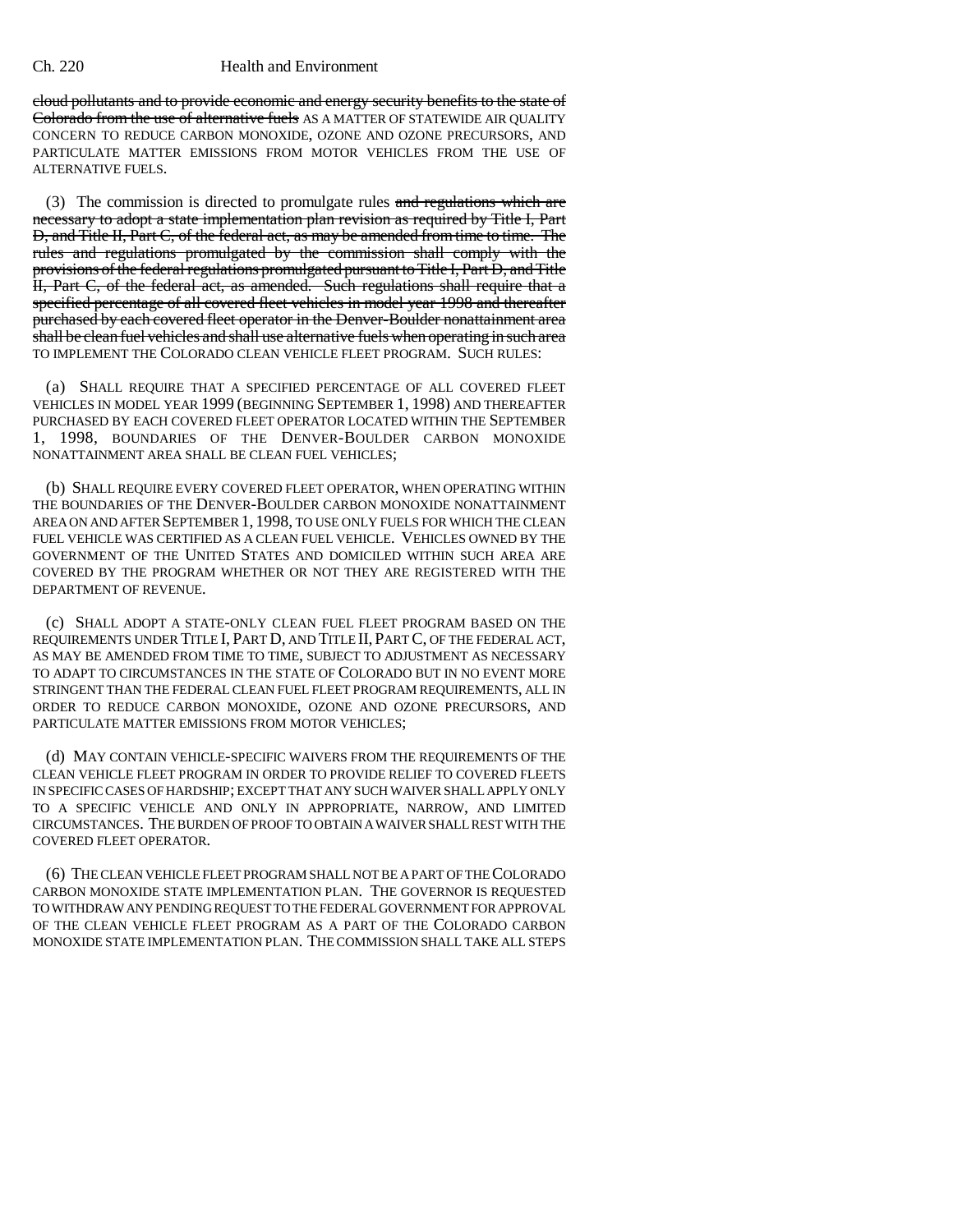Health and Environment Ch. 220

NECESSARY AND APPROPRIATE SO THAT COLORADO MAY OPT OUT OF THE FEDERAL CLEAN FUEL FLEET PROGRAM IN TITLE I, PART D, AND TITLE II, PART C, OF THE FEDERAL ACT, FOR CARBON MONOXIDE STATE IMPLEMENTATION PLAN PURPOSES AND TO ALLOW REASONABLE FLEXIBILITY IN ITS RULES TO ADDRESS CIRCUMSTANCES IN COLORADO. THE COMMISSION IS DIRECTED TO IDENTIFY EMISSION REDUCTIONS COMPARABLE TO THOSE REQUIRED BY THE FEDERAL CLEAN FUEL FLEET PROGRAM TO SUBSTITUTE FOR THE FEDERAL CLEAN FUEL FLEET PROGRAM IN TITLE I, PART D, AND TITLE II, PART C, OF THE FEDERAL ACT, AND THE COMMISSION SHALL SUBMIT AS NECESSARY SUCH EMISSION REDUCTIONS TO THE FEDERAL GOVERNMENT FOR CARBON MONOXIDE STATE IMPLEMENTATION PLAN APPROVAL.

(7) (a) THE CLEAN VEHICLE FLEET PROGRAM SHALL CONTAIN A PROGRAM COMPLIANCE CREDIT SYSTEM. SUCH SYSTEM SHALL BE BASED UPON THE FEDERAL CLEAN FUEL FLEET PROGRAM COMPLIANCE CREDIT SYSTEM, BUT MAY BE ADJUSTED TO FIT CIRCUMSTANCES IN THE STATE OF COLORADO. IN ADDITION, TO PROMOTE FEDERAL ENERGY SECURITY, A PARTIAL PROGRAM COMPLIANCE CREDIT EQUAL TO ONE-FIFTH OF A PROGRAM COMPLIANCE CREDIT PER VEHICLE PURCHASED OR CONVERTED, SHALL BE AWARDED, UPON APPLICATION, TO A COVERED FLEET THAT PURCHASED OR CONVERTED VEHICLES BETWEEN JANUARY 1, 1992, AND AUGUST 31, 1995, IN ORDER TO OPERATE ON NATURAL GAS, PROPANE, ELECTRICITY, OR ALCOHOL, INCLUDING ANY MIXTURE CONTAINING EIGHTY-FIVE PERCENT OR MORE BY VOLUME OF ALCOHOL WITH GASOLINE OR OTHER FUELS.

(b) TO OBTAIN PARTIAL PROGRAM COMPLIANCE CREDIT PURSUANT TO PARAGRAPH (a) OF THIS SUBSECTION (7) FOR THE PURCHASE OR CONVERSION OF A VEHICLE THAT IS NOT A CLEAN FUEL VEHICLE, THE COVERED FLEET OPERATOR SHALL BE REQUIRED TO APPLY FOR SUCH CREDIT ON OR BEFORE DECEMBER 31, 2000, AND TO DEMONSTRATE THAT:

(I) THE VEHICLE REMAINED IN OPERATION IN THE COVERED FLEET AS OF SEPTEMBER 1, 1998;

(II) THE VEHICLE HAS BEEN USED CONTINUOUSLY, ALTHOUGH NOT NECESSARILY EXCLUSIVELY, IN THE DENVER-BOULDER CARBON MONOXIDE NONATTAINMENT AREA; AND

(III) THE VEHICLE HAS OPERATED ROUTINELY ON A FUEL DESCRIBED IN THIS SUBSECTION (7) WHILE IN THE DENVER-BOULDER CARBON MONOXIDE NONATTAINMENT AREA.

(c) THE PARTIAL PROGRAM COMPLIANCE CREDIT AWARDED UNDER THIS SUBSECTION (7) MAY ONLY BE AWARDED TO AND USED BY THE COVERED FLEET THAT ORIGINALLY PURCHASED OR CONVERTED THE VEHICLE FOR WHICH THE PARTIAL PROGRAM COMPLIANCE CREDIT IS AWARDED. NO COVERED FLEET MAY USE A TOTAL OF MORE THAN FIFTY PARTIAL PROGRAM COMPLIANCE CREDITS UNDER THIS SUBSECTION (7), CORRESPONDING TO FULL PROGRAM COMPLIANCE CREDIT UNDER THE CLEAN VEHICLE FLEET PROGRAM FOR TEN CLEAN FUEL VEHICLES.

**SECTION 2. Appropriation.** In addition to any other appropriation, there is hereby appropriated, out of any moneys in the automobile inspection and readjustment account of the highway users tax fund not otherwise appropriated, to the